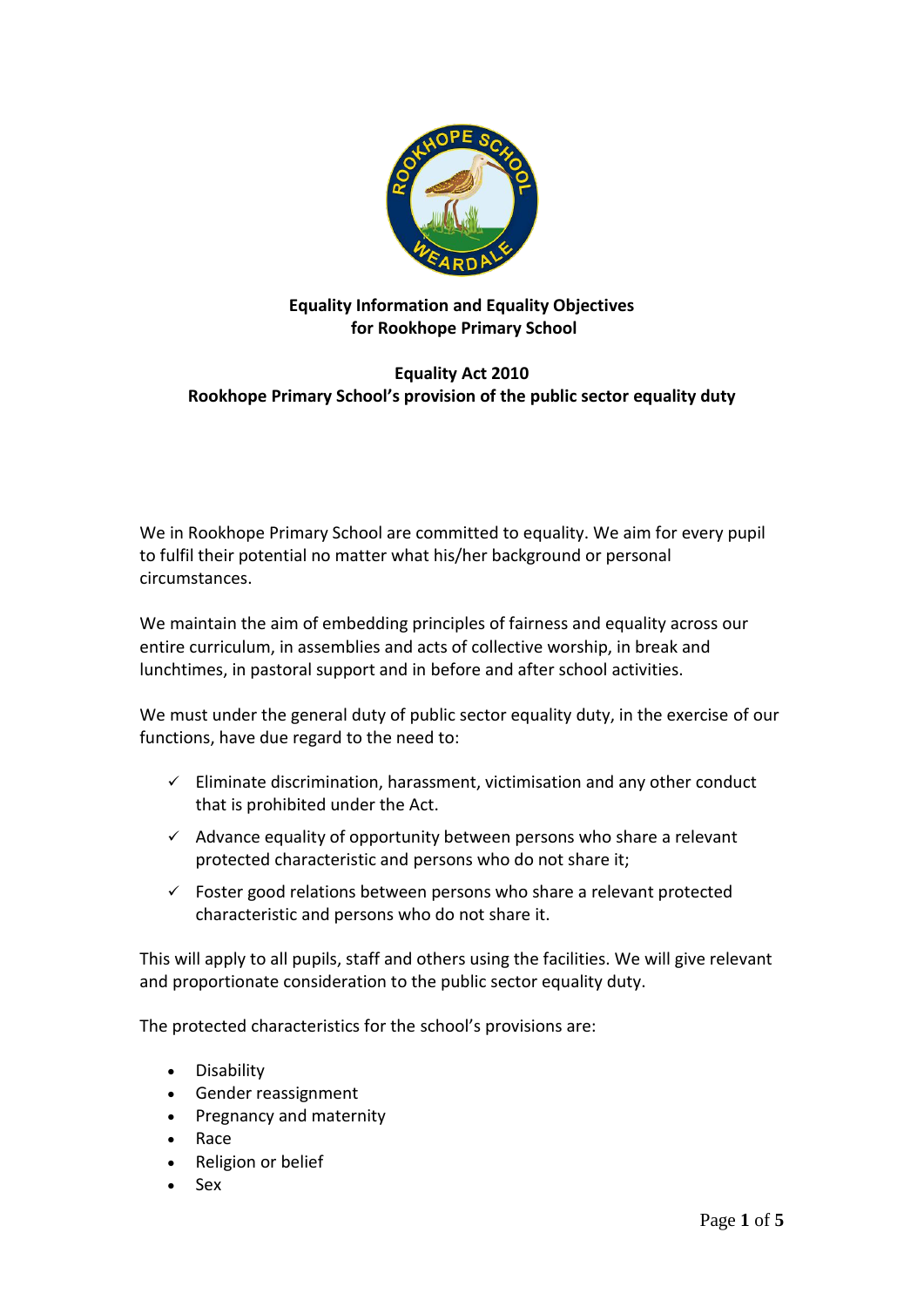- Sexual orientation
- Age (only applicable to staff, not pupils)
- Marriage and Civil Partnerships (only applicable to staff, not pupils)

Age and marriage and civil partnership are NOT protected characteristics for the school's provisions for pupils.

We will have **due regard** to advancing equality of opportunity including making serious consideration of the need to

- remove or minimise disadvantages suffered by persons who share a relevant protected characteristic that are connected to that characteristic;
- take steps to meet the needs of persons who share protected characteristics that are different from the needs of persons who do not share it;
- encourage persons who share a relevant protected characteristic to participate in public life or in any activity in which participation by such persons is disproportionately low.

We will take into account the six Brown principles of 'due regard'

- **awareness –** all staff know and understand what the law requires
- **timeliness**  implications considered before they are implemented
- **rigour –** open-minded and rigorous analysis, including parent/pupil voice
- **non-delegation –** the PSED cannot be delegated
- **continuous –** ongoing all academic year
- **•** record-keeping keep notes and records of decisions & meetings

We welcome the opportunity to be transparent and accountable. To this end we fulfil the specific duties of the Act by:

- $\checkmark$  publishing our equality information
- $\checkmark$  publishing our equality objectives

We aim to make the information accessible, easy to read and easy to find.

#### *Equality Information:*

We maintain confidentiality and work to data protection principles. We publish information in a way so that **no pupil or staff member** can be identified.

## **Staff Profile:**

Due to our small numbers of staff, we are unable to publish details of our staff profile.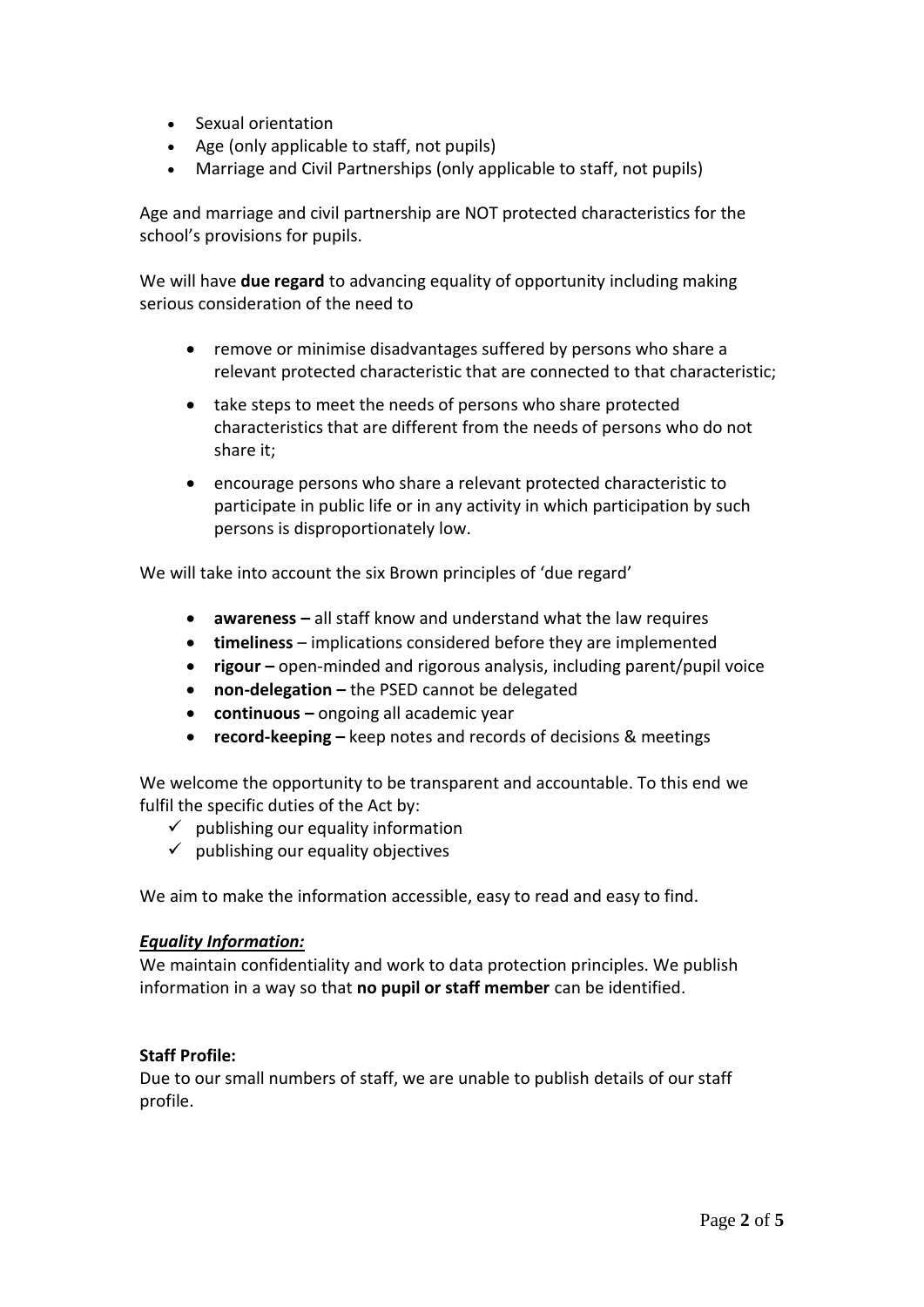### **Pupil Profile:**

| Age                             | We have 12 pupils aged from 2 to 11 years old in  |
|---------------------------------|---------------------------------------------------|
|                                 | our school.                                       |
| Disability                      | Our numbers are so small it would not be          |
|                                 | appropriate to publish this information.          |
|                                 | We ensure reasonable adjustments are made         |
|                                 | where appropriate.                                |
| Gender reassignment             | We support any pupil towards gender               |
|                                 | reassignment.                                     |
| 'Race' / ethnicity              | Our numbers are so small it would not be          |
|                                 | appropriate to publish this information           |
| EAL (English as an Additional   | The languages spoken within our pupil profile are |
| Language)                       | English and Russian.                              |
|                                 |                                                   |
| Religion and Belief / no belief | Our numbers are so small it would not be          |
|                                 | appropriate to publish this information           |
| <b>SEND</b>                     | Our numbers are so small it would not be          |
|                                 | appropriate to publish this information           |
| Sex - male/female               | 50% female                                        |
|                                 | 50% male                                          |
| Sexual orientation              | We support all pupils regardless of sexual        |
|                                 | orientation                                       |
| <b>Pupil Premium</b>            | 0 pupils are eligible                             |

#### **We will update our equality information at least annually**

#### *Equality Objectives*

Our equality objectives are:

**Objective 1: All learners are of equal value.** We see all learners and potential learners, and their parents and carers, as of equal value:

- whether or not they are disabled
- whatever their ethnicity, culture, national origin or national status
- whatever their gender and gender identity
- whatever their religious or non-religious affiliation or faith background
- whatever their sexual identity or orientation.

**Objective 2: We recognise and respect difference.** Treating people equally (Principle 1 above) does not necessarily involve treating them all the same. Our policies, procedures and activities must not discriminate but must nevertheless take account of differences of life-experience, outlook and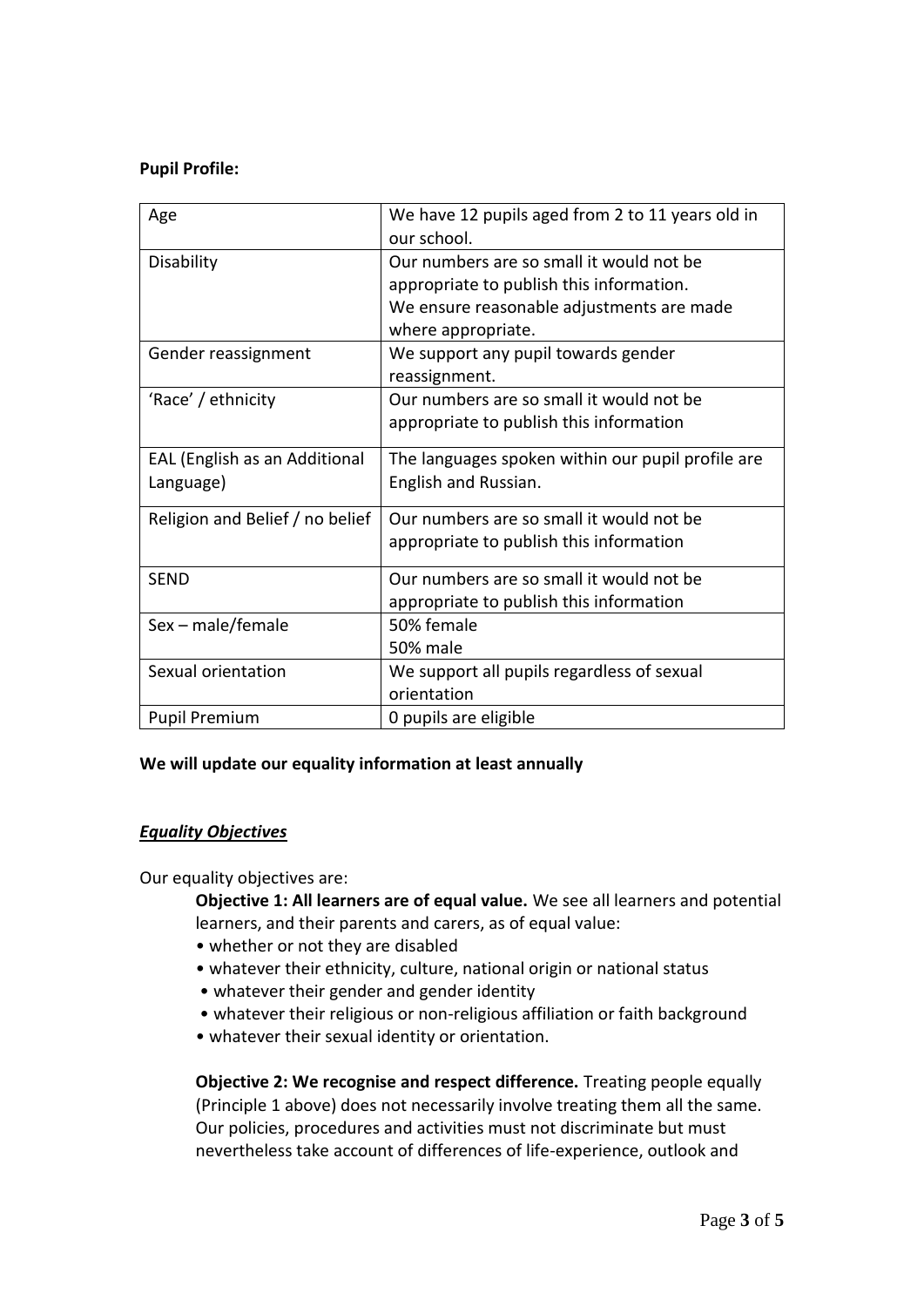background, and in the kinds of barrier and disadvantage which people may face, in relation to:

• disability, so that reasonable adjustments are made

• ethnicity, so that different cultural backgrounds and experiences of prejudice are recognised

• gender, so that the different needs and experiences of girls and boys, and women and men, are recognised

• religion, belief or faith background

• sexual identity or orientation.

## **Objective 3: We foster positive attitudes and relationships, and a shared sense of cohesion and belonging**. We intend that our policies, procedures and activities should promote:

• positive attitudes towards disabled people, good relations between disabled and non-disabled people, and an absence of harassment of disabled people

• positive interaction, good relations and dialogue between groups and communities different from each other in terms of ethnicity, culture, religious affiliation, national origin or national status, and an absence of prejudicerelated bullying and incidents

• mutual respect and good relations between boys and girls, and women and men, and an absence of sexual and homophobic harassment.

### **Objective 4: We observe good equalities practice in staff recruitment,**

**retention and development.** We ensure that policies and procedures should benefit all employees and potential employees, for example in recruitment and promotion, and in continuing professional development:

• whether or not they are disabled

• whatever their ethnicity, culture, religious affiliation, national origin or national status

• whatever their gender and sexual identity, and with full respect for legal rights relating to pregnancy and maternity.

**Objective 5: We aim to reduce and remove inequalities and barriers that already exist.** In addition to avoiding or minimising possible negative impacts of our policies, we take opportunities to maximise positive impacts by reducing and removing inequalities and barriers that may already exist between:

- disabled and non-disabled people
- people of different ethnic, cultural and religious backgrounds
- girls and boys, women and men.

**Objective 6: We consult and involve widely**. People affected by a policy or activity should be consulted and involved in the design of new policies, and in the review of existing ones. Wherever possible we consult and involve:

- disabled people as well as non-disabled
- people from a range of ethnic, cultural and religious backgrounds